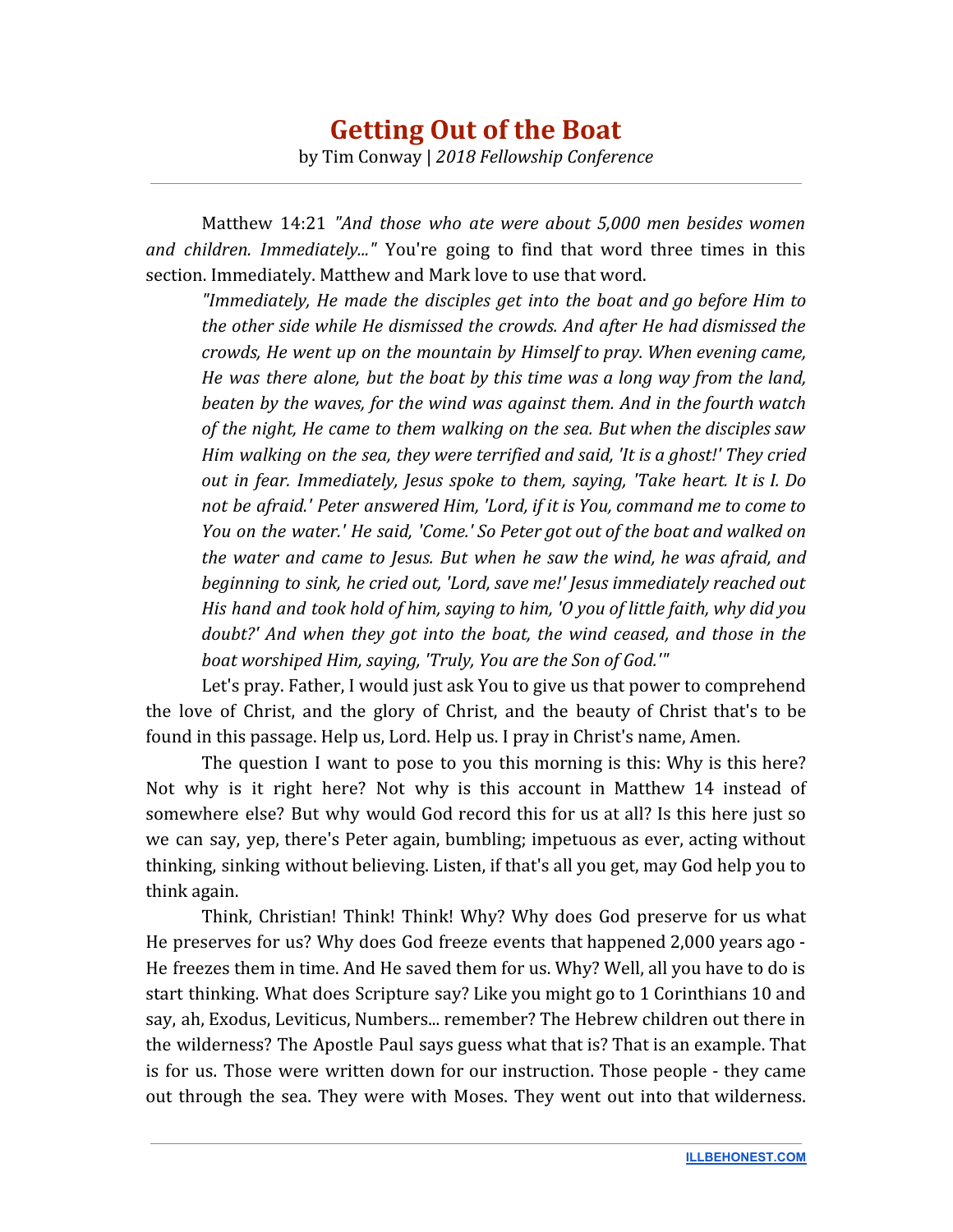And they mumbled, they complained, they grumbled, there were serpents, there was judgment. Why all of that? For our instruction upon whom the ends of the world have come; or the end of this age, the end of this time. We are the people that the end of the ages has come upon. Whatever was written in former times, Paul says in another place, what is it there for? Whatever was written in former times is for us; it's for our instruction. That what? Through the Scriptures, there would be endurance, encouragement, in the Scriptures that we might have hope.

Or you think about Luke. What did he say? "O excellent Theophilus..." I am going to record some things for you so that you might know with a certainty. That's why these things have been recorded for us. Certainty. Hope. Or you think of the Apostle John. What did he say? He said, well, you know what? There's a whole lot that Jesus Christ did, but there are some very specific things that I have recorded for you, why? So that you might know that Jesus is the Christ. That you might know who He is, and knowing, you might have eternal life. That's what we find. Scripture.

This is Scripture. And why is it here? Well, it's inspired. It's breathed of God. It's profitable. And you know what it's here for? It's to make the man of God complete or perfect. That's why these things are recorded for us. So we can't just say, well, you know, Jesus walking on water; Peter walking on water, that's a neat story, but it really doesn't have much implication in my own life. That's not true. It's an example. It is to give us certainty. It is to give us hope. It is to give us an idea about who this Christ is that we're dealing with. Certainty about Christ. So, let's get a feel, just walk through the account, and get a feel.

You might have noticed that I started reading in verse 21. Now, here's what I want you to do. Not just go through the account again, but I want you to put yourself in the disciples' place. Think with me here. What are these guys thinking? What have they seen? What's going through their minds? They just witnessed one of our Lord's greatest miracles - thousands and thousands of people - He fed them all. And then you read it, "Immediately, He made the disciples..." - He made - "...the disciples go down into the boat." Now, think what's going on in their mind. They're walking down to the boat. They've just been witness to this miracle. There was a power. There was a glory in all of that. But you know what? It ended so strangely. And Matthew doesn't really pick up on this. John picks up on it. And so if you've got your finger there in John 6, I want you to see something. John 6:14, "When the people saw the sign that Jesus had done..." - the feeding 5,000 men plus women and children. That's the miracle that's being talked about. That's the sign. "...They said, 'This is indeed the Prophet.'"

Now do you see what happened? All these thousands and thousands, they've been fed. And the crowd, they're saying, "Hey, this is the One!" "This is the Prophet!" "This is the One Moses spoke about!" Now, you know, doesn't it seem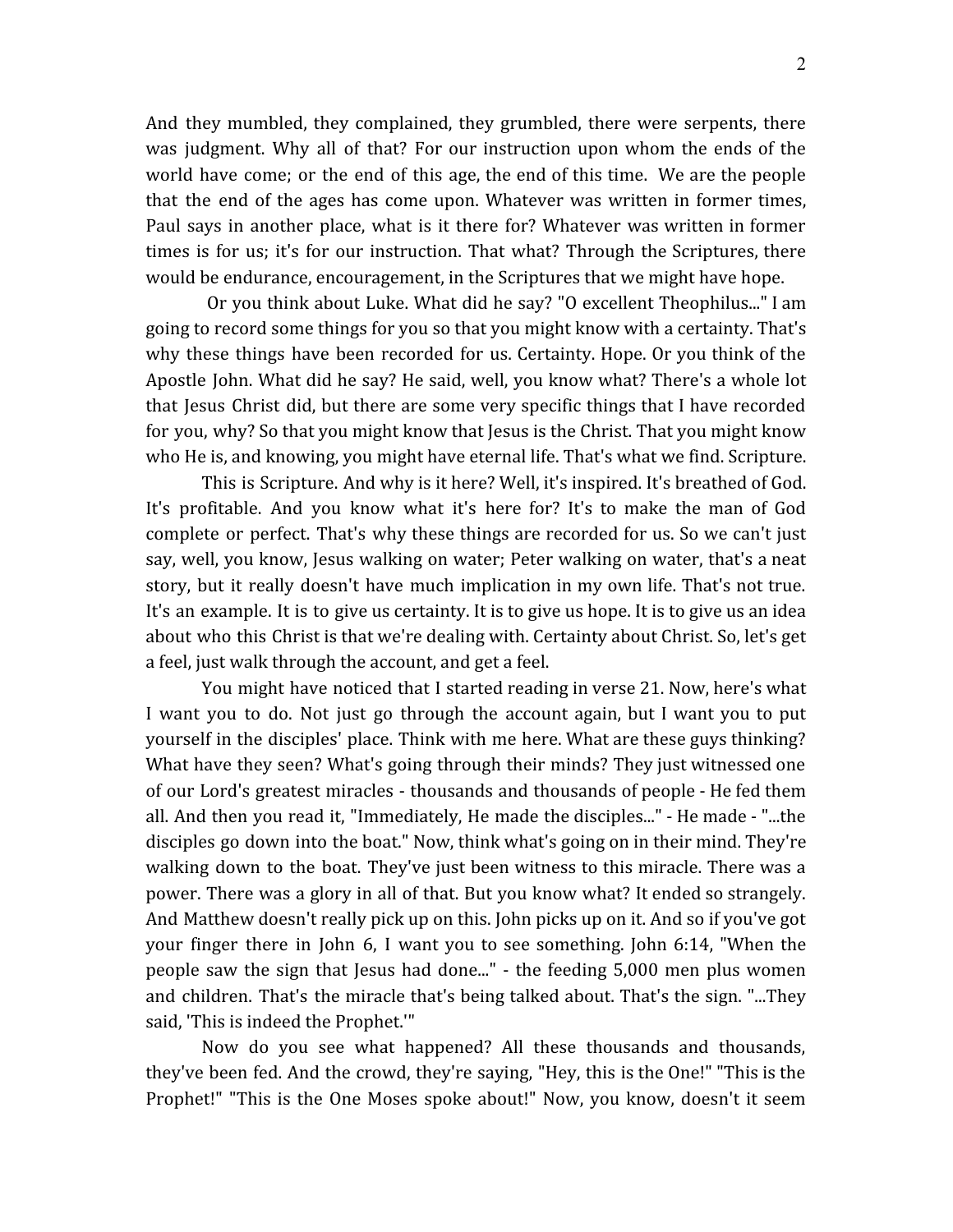like that would be a good thing? The crowd began to recognize that? Isn't it amazing? It's mystifying how many times Jesus would say to people, "Don't tell anybody about Me." "Don't tell people what I've done." I mean, this is kind of similar. The people are recognizing something, and we look at it and we say, well, certainly that seems like it's a good thing. "This is indeed the Prophet who is to come into the world." But here's Jesus, "perceiving then that they were about to come and take Him by force to make Him King, Jesus withdrew again to the mountain by Himself."

Now, here's the thing, I want us to imagine being those disciples. They're watching all this. They knew. They knew - you know, those disciples were asked: "Who do men say that I am?" But, "Who do you say that I am?" They say, "You're the Christ." You see, they knew this. And you can imagine them looking. Yes! The crowd is jumping on board. The crowd sees who He is. The people are finally getting it. They're beginning to understand what we already understood. You can imagine them, they're getting in the boat, and there's such a mystery about Christ. There's a power. There's a beauty. There's a glory. But something just so perplexing. The people are saying, "It's time to make Jesus King!" And that's what they were waiting for. That's what the disciples were waiting for. They kept asking Him, "When? "When's the Kingdom?" "Is it now, Lord? It's now, right?" "You're going to take the throne now and we're going to sit on these thrones with you and that's all going to happen." So they're seeing that. You can imagine them. This is the moment we've been waiting for. It's all coming together. And Israel's lining up. The people are lining up. But the problem is Jesus doesn't cooperate. He doesn't take His throne. He shuts the whole thing down. Immediately, He dismisses the disciples. He dismissed the crowds. And He goes up on a mountain to pray. You know, they're getting in the boat, and they begin to head out. And they're thinking... I mean, how would you be thinking if you saw this sort of miracle happen? But then everything you thought about the Messiah and His coming and being King and Jesus shut it down. He's so supernatural. He's so powerful and pure. But He just doesn't do what He's supposed to do. If He's the King of Israel, then why? Why this? And so they're going out there. And what we see from the account, darkness settles around them.

Of course, there's got to be this wind. A buddy and I rowed out in a row boat out onto Three Mile Lake up there in Paw Paw, Michigan. It was beautiful. We had our fishing poles. We rowed out on this lake pretty far and while we were out there, a cold front blew in. Wind - and it was not so nice going back. It was cold. It was windy. Not waves like we find here, but that was difficult, rowing against that. I remember what that was like. Here are these guys. Darkness settles in, and this wind whips up. And my understanding is their boats had a sail. But what's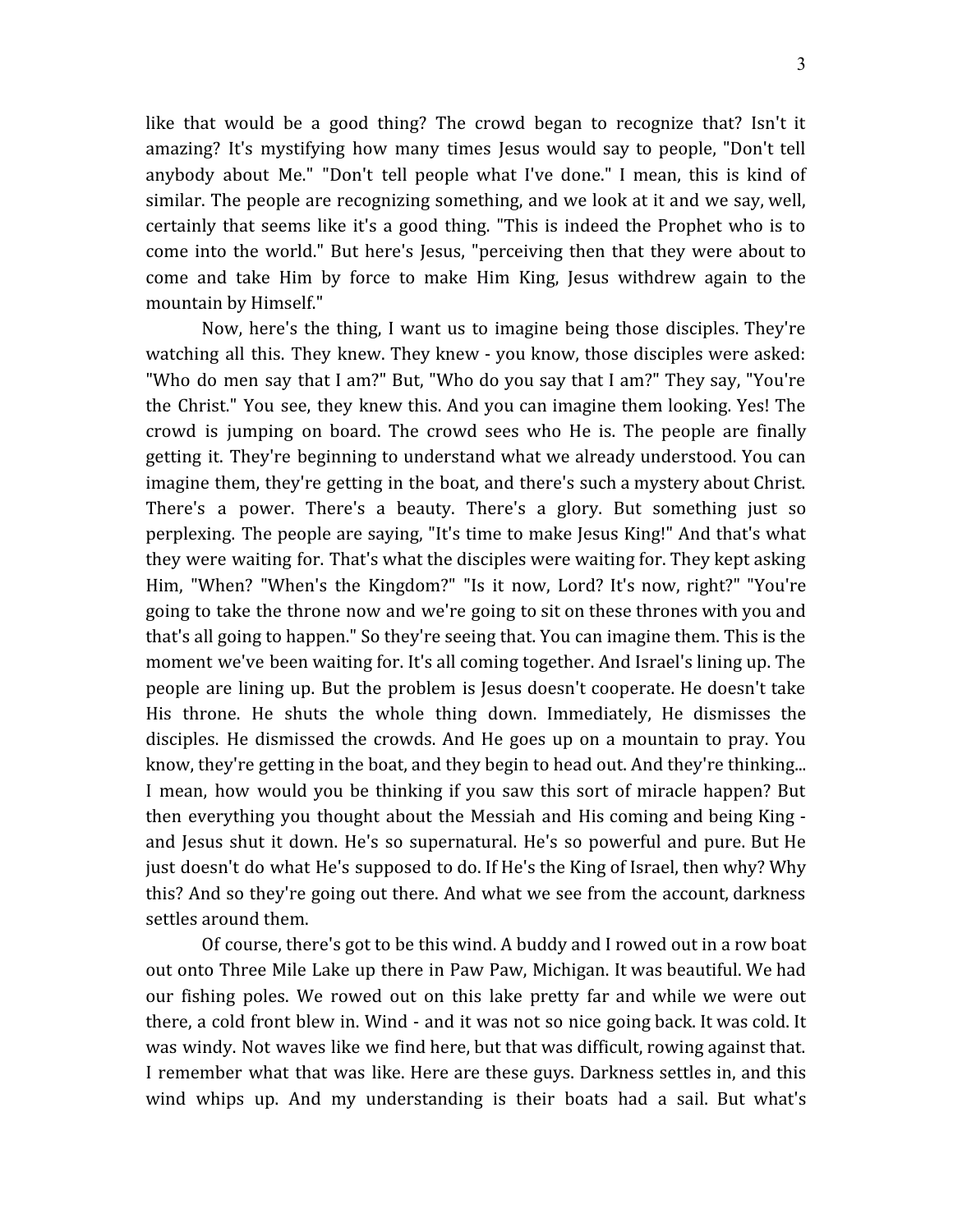happening is that wind is blowing directly at them. That sail does no good. They have to grab the oars. We're told it's the fourth watch of the night. That's between 3 and 4 a.m. They started in evening. They've been rowing 3 to 4 miles is what we're told. Wind, storm. Can you imagine that? And you hear one of them. Maybe it was Thomas back there. "What is that?" I don't know if it was like that. This unearthly fear grabs them. Someone or something is moving across the top of the water. It's dark. It's stormy. This is not good. I mean they literally cry out, "It's a phantasm!" It says they screamed with terror! These are men's men. These are sailors, fisherman. These guys are gripped with fear.

The thing I love about this is one of those immediately's comes in right here. "Immediately..." Everything changes. Immediately, this sweet, familiar voice. Steady voice. It comes to their ears over the howl of the wind. "Take heart; it is I. Don't be afraid." And there's Peter. I mean, put yourself in there, among these 12 guys. And there's Peter. And I'll tell you what, it all registers with him right away. Bang bang! It's the Lord! I know that voice. "Lord, if it's You, command me to come to You." And that answer that comes back across those waters, above the howl of that wind, it's not: "That's silly, Peter." "Come." And the thing about it is, Matthew tells us what happens next. Look at Matthew 14:29. What happens next? "So Peter got out of the boat."

Now just stop right there. Peter expected to walk, not swim. You know what? John 21? There's another time Peter's in the boat. And the Lord comes to the shore. And you remember John says, "Hey Peter, that's the Lord." Do you remember what he did? He threw himself into the water. You throw yourself into the sea when you plan to swim. But you know, that's not what it says here in Matthew 14. It's different. Peter got out of the boat and walked. He didn't throw himself into the sea. He wasn't thinking, "Lord, command me to come to You and I'll swim to You." That's not what he was thinking. Peter walked on water. The truth is we half expect Jesus to walk on water. Why? Because He can take loaves and fish... He did stuff like this. We expect it. We expect it, not if we were there, and we were beholding it first hand. I'm just saying 2,000 years removed, we expect Jesus to be able to do this. But the thing is Peter is doing it. And if you were actually there, imagine you're one of the other 11. This thing is getting more surreal by the moment. And the thing is, we're so used to the story, that we miss the ridiculousness of it all. The fact is the supernatural is mounting up here. Jesus walks across the water. Peter gets out of the boat. He walks across the water. He sinks. He comes back up. He and Jesus walk on the water again back to the boat. They get in the boat. The wind stops. And then the thing that Matthew doesn't tell us that John tells us is that then they were immediately at the shore. I mean, the miracles are stacking up here. They're coming at us in a hurry. And here's the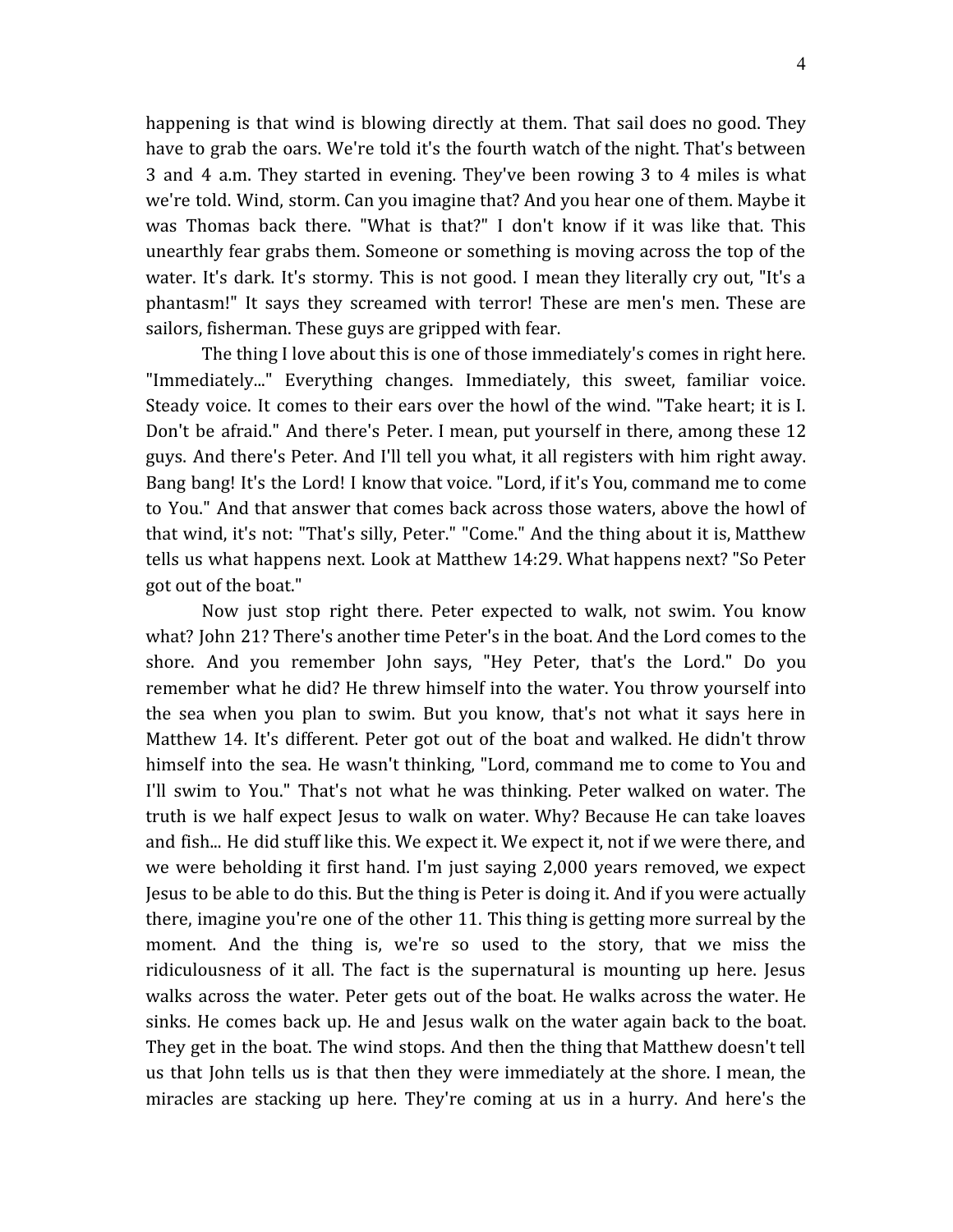thing, you know when you go to John's account, you know what happened. They're back at the land. And those people that were on the other side that ate of the fish and the bread, they were trying to figure all this out.

Now, wait a second, the disciples went in the last boat. Jesus didn't get in the boat with them. How did He get here? These aren't the disciples. These aren't the ones that know. This is the crowd that ate the bread and the fish the day before. And specifically in John's Gospel, they ask Him. They say, "Rabbi, when did you come here?" "When did You come here?" What they're really looking for is an explanation. How did you get here? When? This doesn't make sense that You could be here already.

Now, again, put yourself in the disciples' spot. Imagine if you're Peter. You know what's happened the night before. And the crowd's asking. And you're like, "Yeah, yeah! Tell them! That was exciting! Jesus, tell them!" You could imagine they're ready to jump out of their shoes to say, "Let me tell you how He got here! And when He got here!" But, silence. Not a word of explanation. "Jesus answered them, 'Truly, truly, I say to you, you're seeking Me not because you saw signs, but because you ate your fill of the loaves.'" And you know what's interesting, He freely then speaks about the feeding of the 5,000. He speaks about the feeding. He speaks about the spiritual implications of this and how all this works out. He's the Bread of Life. John 6 is full of that. He has no problem talking about the miracle that happened the day before. But you know, all that happened on the sea that night, He's absolutely silent. And we might just say, why? Well, the obvious reason is that the miracles at sea were not for the crowd. Who were they for? They were for the disciples. And for us. For all of this, what is the lesson? What's the lesson in all of this? I'm going to use this word "impetuous." Impetuous. Oftentimes, we hear Peter - impetuous. What does that mean? Acting without thinking. But you see, here's the thing, is this teaching us that we should not be impetuous like Peter, and that we ought to be much slower to jump out of the safety of our boats? Is that what this is teaching? I doubt it. The emphasis is not on Peter sinking. The emphasis is to be found in these words: "Take heart; it is I. Do not be afraid."

Now see, here's the thing. This account is found in Matthew's Gospel, Mark's Gospel, and John's Gospel. And you know what's interesting? The Peter incident is only preserved once. But in all three of them, God wants us to know; He wants us to hear what Jesus said to them. *"It is I. Be of good cheer." "Take courage. I have come."* That's the heart of this. It's not: Lose heart when it comes to getting out of the boat or you'll end up sinking like Peter. That's not the issue. It isn't primarily about Peter's failure or Peter's faith. It's primarily about Jesus' presence. Jesus has come. He is on the scene. That's the issue. Take heart. Take courage. You can be of good courage if you've got the Lord and the Lord has come and the Lord is there.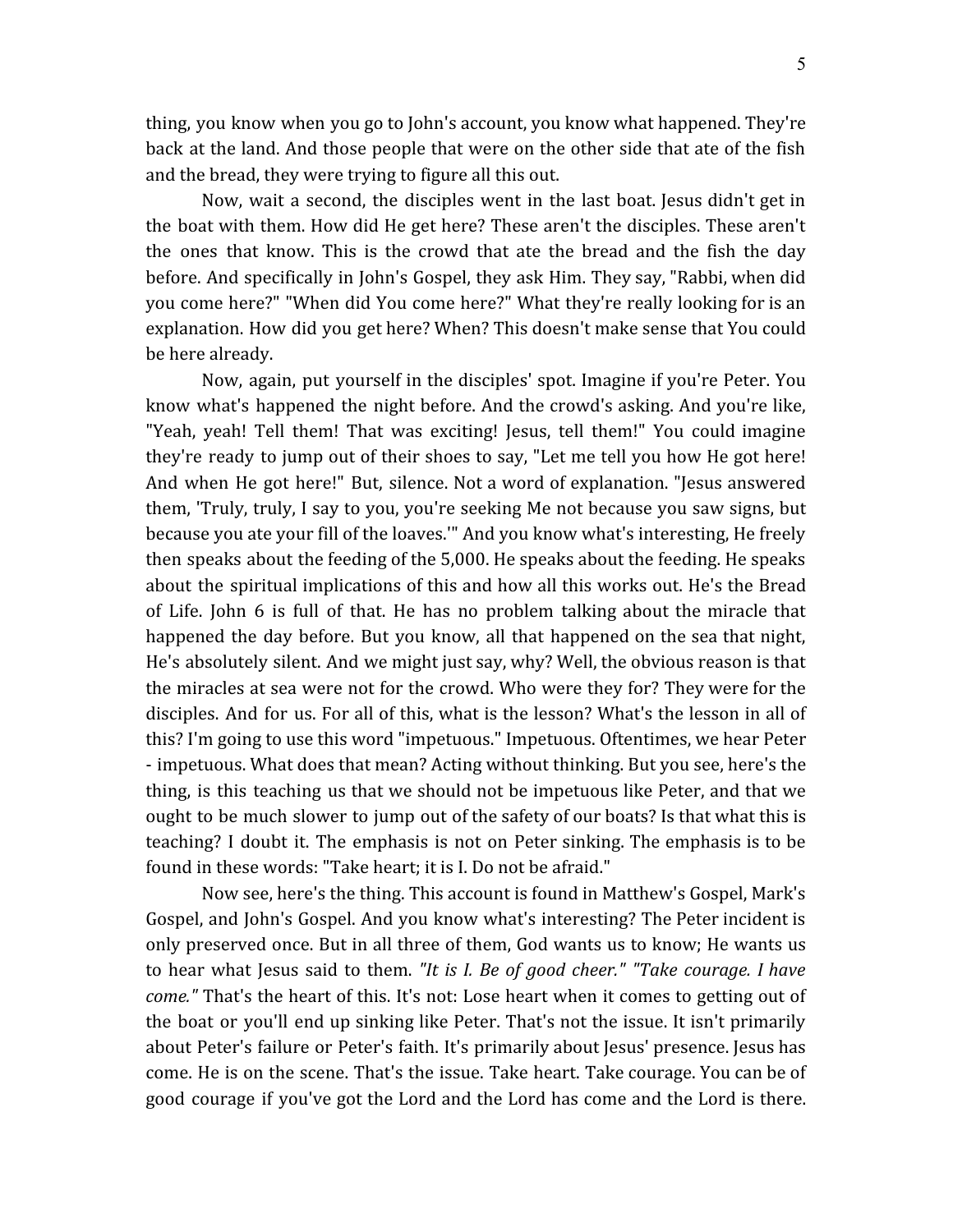And didn't He say, "Lo, I am with you always..." "I'll never leave you or forsake you." This is what this is all about. His presence. These three accounts hit us all with this reality. The emphasis is that when Jesus shows up things happen. What happens? A believer walks on water. Not just any place, any time, but at that place and time where Jesus comes; where Jesus is. That's what this is all about. And if anybody says, "No, no... it's not that. This can't be teaching that when Jesus is with me, I can do impossible things like walk on the water." If that's what you're thinking, you're missing the whole point. When Jesus came on the scene, the water obeyed Him. It held Him up. It held Peter up. The wind obeyed Him. The boat obeyed Him. That's what happens when Jesus comes. Take heart. Take courage. Be of good cheer. It is I. Do not be afraid. Jesus is saying that when I've arrived, when I'm with you, you're good. What we don't want to do is attack Peter. I mean, look, this whole account was not lost on Peter. Peter saw the Lord. It's the Lord! "Command me to come to You." He got out of that boat and he walked. It was not lost on him.

Look, we can attack Peter, and that's oftentimes what happens when we read this. Oh, there's Peter again... he's sinking over there. No, Peter walked on water. Yes, he sank. Yes, we can say, well, he tried to keep Jesus from going to the cross. That's true. Yes, he denied him three times. That's true. Yes, he fell asleep in the garden. But I'll tell you this, he's the only one that trusted the Lord enough to get out of that boat and walk on water. That's a reality. He wasn't showing off. He wasn't being presumptuous. Why? Because Peter heard the Lord's voice. Some kind of confidence grabbed hold of him and he got out and he walked.

And I'll tell you this, Jesus never faulted him for getting out of the boat. Jesus never faulted him for saying, "Lord, command me to come." He never faulted him for getting out of the boat. He never faulted him for walking on the water. He only faulted him for one thing. Only one thing - for doubting Christ once he was out of the boat. Listen. Presumption was never the problem here. I get the feeling sometimes, especially among those who bear this name "reformed" or "Calvinistic." It's almost like I get this feel that caution is the word of the day. That was not the case in Scripture. That is not the case. You cannot show me verse after verse after verse where Jesus was saying, "Guys, be very careful, lest you trust Me too much." Never did that come across. Nothing like that. You know what you find? You find that there in the Sermon on the Mount, we heard about it last night. God so clothes this and He takes care of that, and what does He say? "O you of little faith.... trust Me." You remember they were out there one day and they were in a boat again. They were with Jesus. And He said, "Beware of the leaven of the Pharisees." And they say, "Oh! We forgot to bring bread!" And He said, "O you of little faith." Or you remember another day. "Lord, why could we not cast that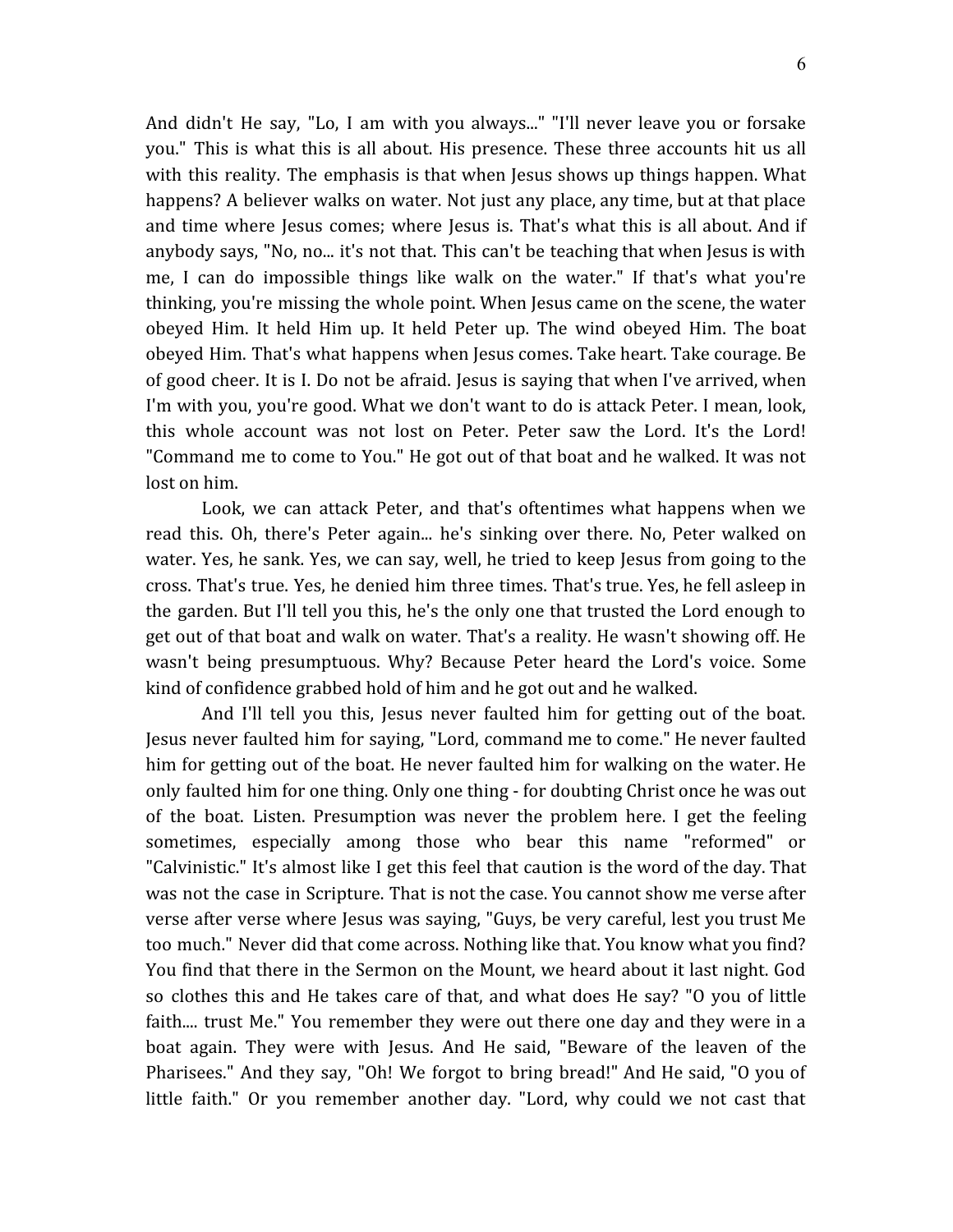demon out of that young man?" "Because you didn't have faith." Isn't this what we get hit with over and over again? Or you remember another time that there was wind out there on the Sea of Galilee. And Jesus fell asleep in the boat. He didn't come walking on the water that time. But He woke up and same thing. "Why do you not trust Me?"

You know, the thing is, we typically tend to fear presumption. Oh, I find that so often! We want to be so careful lest we be presumptuous, when in fact, Scripture seems to suggest that just the opposite is the issue. "Peter, why didn't you trust Me?" Not: "Peter, you idiot!" "Why were you so overconfident to step out of that boat?" It's not that. That's not what you find in Scripture. Constantly, Jesus is saying, "Do you not yet perceive?" "I fed the 5,000. I fed the 4,000. Is that not resonating in your head? That when I'm with you, you're good? When I'm with you, I supply your needs. When I'm with you, impossible things happen. So trust Me! And get out of the boat! Don't stay in the boat!" Oh, I am so convinced, we've got all these reformed people. You'll carry your Jonathan Edwards out of here, but all the time, you're in the boat. And Jesus has no hesitation to call us out.

Let me ask you this, as you and I sit in our little boats looking over the side. Based on verses like this, do you get the feeling that God's more concerned that we're going to just rashly spring out of the boat and foolishly trust Him to help us and protect us in some crazy endeavor done in His name? Or is God more concerned…. He wants us to step out. He wants us to do crazy endeavors in His names' sake. Those 120 came down from that upper room. That was a totally crazy endeavor they were about totally. Is God more concerned that lacking faith, we be too timid to ever get out of that boat? That's what it seems like here. Do you know what the boat is? Do you know what a boat is? The boat is where you don't walk on water. It's the place of safety, of security. In fact, do you know what it is? I'm going to show you something here. Look with me at how Matthew's account ended. What does it say? They worshiped. Do you see that? If you look there, Matthew 14. Verse 33, "Those in the boat worshiped Him saying, 'Truly, You are the Son of God.'" You know what John 6:21 says? John 6:21 says they were glad to take Him into the boat. Now think with me. Gladness. Worship. Do you know what Mark says? Listen to this. We haven't looked at Mark's text yet. Mark 6:51-52 - same account.

Let me read it to you. You don't have to turn there. "He got into the boat with them, and the wind ceased, and they were utterly astounded." They worshiped. They were glad. They were astounded. Listen to this. "They were utterly astounded, for they did not understand about the loaves, but their hearts were hardened." Do you know that that is a reality? You can be glad in the Lord. You can sing the hymns and you can worship Him, and yet, there is a hardness to trust Him how He would be trusted. Because all three - same account. And under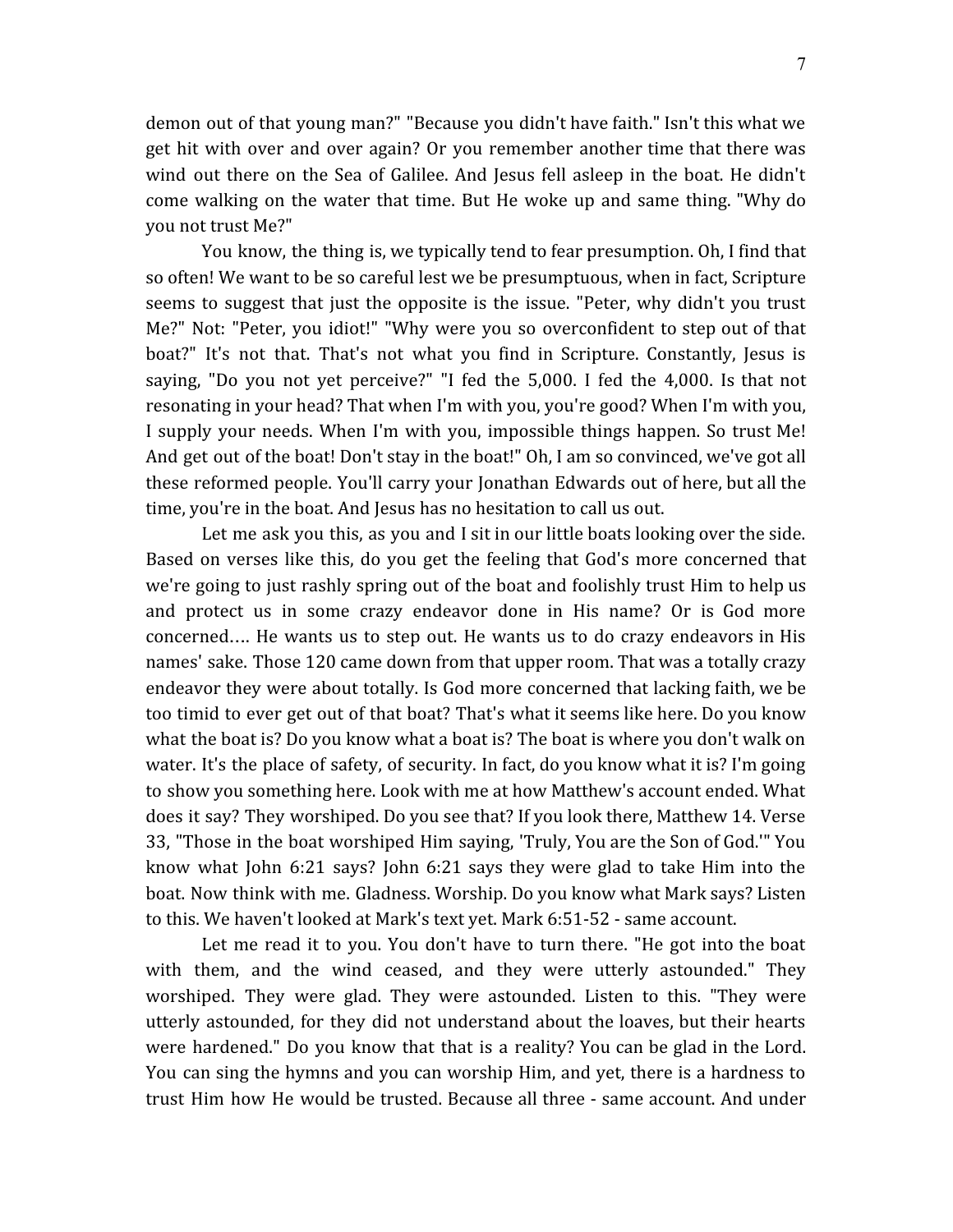inspiration they tell us that despite the worship and the gladness, there was yet a hardness in these people of God. They weren't perceiving. They weren't getting what these things really meant. There's probably somebody ready to say, "Hey, look. What do you want us to believe? Do you want us to believe that we can go down to the water here and walk on the water?" "Listen, preacher, you and I can walk down there afterwards and you're not going to walk on it and I'm not going to walk on it. So what do you have to say to that?" I would say this. Now, I don't know if out there on the horizon somewhere you can see a mountain like the folks that come from Denver. You can see those great big mountains on that range. But what are you going to say? You can't move that mountain? Our Lord says you can move that mountain. The reality is we can move mountains looking to Christ in faith; looking to God in faith. Water can hold us up just as certainly as mountains can be moved. That is the reality. When Jesus is with me, I can just as confidently expect that water to do miraculous things as I can expect a mountain to move. We need to have faith to look at these things the way the Lord meant for us to look at these things.

Listen, what did He say? What did He say when He walked here? He looked at some people one day and He said, "Which is easier for Me to say? Your sins be forgiven or rise up and walk?" What's easier to say? Walk on water? Peter, come to Me? Or walk on scorpions and serpents and crush Satan shortly under your heel? Or to walk on your sins - to walk above your sins, your problems, your doubts, your fears, your unbeliefs? Which is easier to say? To step out in faith. Presumption is not the problem. The point is that we worship. I know we worship. We're interested in the character of God. We want to see God big. But let us not be the kind of people that worship and even are glad, but there is this hardness of unbelief. We worship, but... You don't want that "but" there. And the thing is, isn't it amazing? Jesus is willing. "Lord, command me to come to You." "Come." And you know what? Something that I find remarkable in Mark's Gospel account of this is this: Mark 6:48 says, "About the fourth watch of the night, He came to them..." Now listen to this. "...He came to them walking on the sea. He meant to pass them by." Do you ever read things like that and it's like what? "He meant to pass them by." What does that sound like? Luke's Gospel - you remember the two on the road to Emmaus? It sounds remotely similar to that. That He acted as if He was going to go further. He intended to pass them by. Does anybody ever get tired of those doubtful prayers? "Thy will be done..." Now, I know that's a biblical prayer, and I know it's got a right place, but Christians who hesitatingly look at life and are always in doubt about whether they should ever do anything - oh yes, they admit that God is able to do things at least in theory. But the feeling I get is that Jesus might intend to pass by, and He will pass by if we don't need Him. But you notice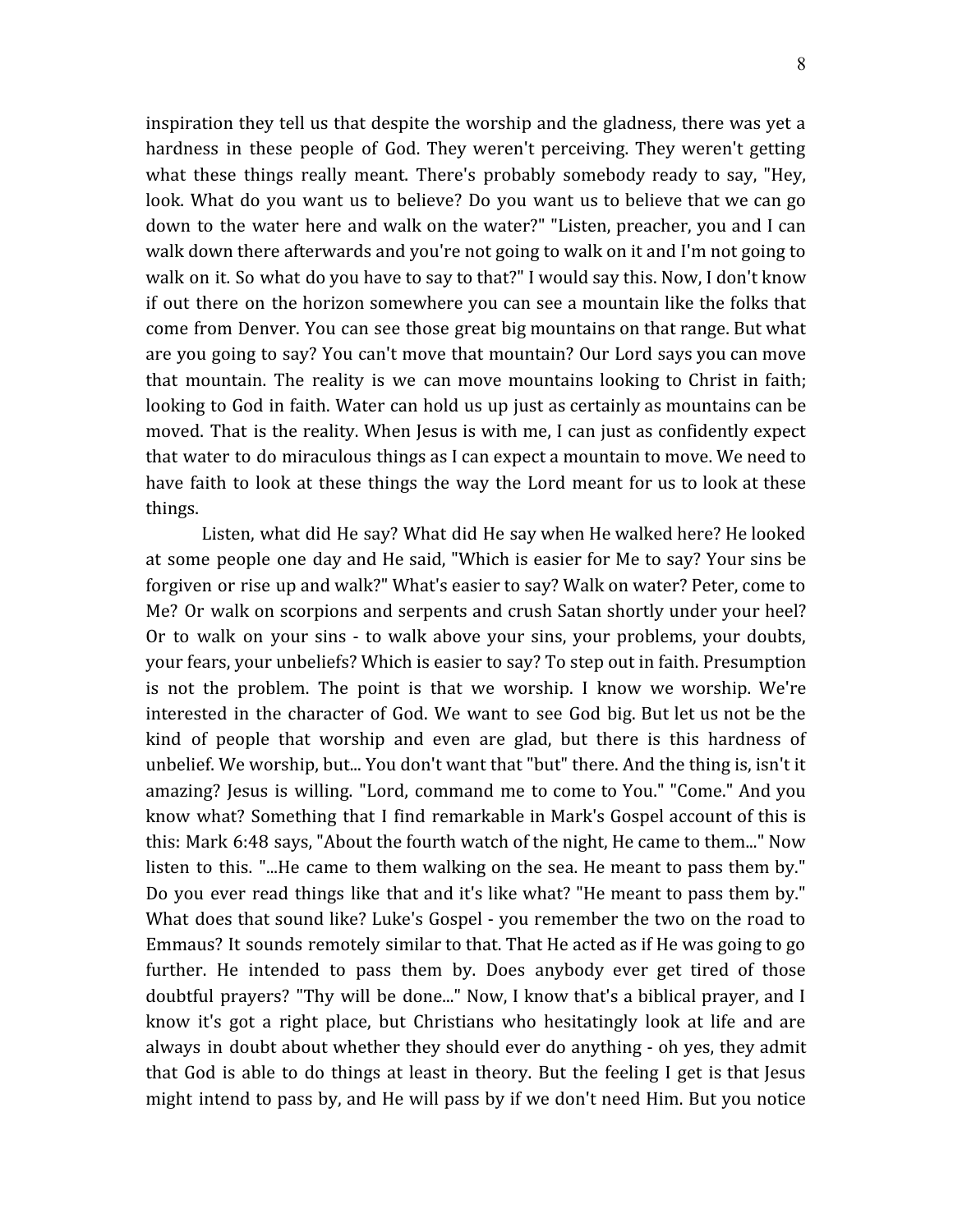He always stops for those who need Him. You find that all through the Scriptures. Always stopping for those who need Him. Oh, there are ten thousand reasons why we don't get out of the boat. Why? It's dark out there. The waves are big. There's likely an undertow and I'll be pulled under. We don't have enough money to get out of this boat. So we just sit there. "Well, the Lord's will be done." "If He wants me to get out of the boat then He'll take me out of the boat." But it's all so doubtful. I mean, after all, liquid molecules - they cannot support the weight of a human being. That doesn't work. It just can't work. The lake is deep and the side of the boat is high. This whole endeavor is doubtful.

Let us hear Peter. "Lord, command me to come." Here's a question. If you had been in the boat that night, would it have occurred to you to ask the Lord to command you to come? Think about it. Seemingly, it did not occur to eleven. But would it have occurred to you? And if you say I hope it would have, well then, I would say, let it occur to you now. I want to point something out. Difficulties do not mean that something is not God's will. I find Christians who want to interpret God's dealings with us that way. Oh, there's a problem. There's a roadblock. There's a bump. There's difficulty there.

Think of Abraham. Was there difficulty set in the way of his faith? Like, maybe he's old, and his wife is old. That's a difficulty. Joseph - there were some difficulties there. He's finding himself in the prison. That is a difficulty. Lazarus that was a difficulty. He was four days dead in the grave. Peter - dark, stormy, water. Have you ever noticed? God likes to put obstacles in our way. Why? That tests our faith. That tests what we think of Him. Bunyan had it, right? Did he not? Pilgrim came to the Hill of Difficulty and he went up that hill. He didn't go around. In fact, going around was exactly the thing that he shouldn't do. And if we get out of the boat, are we ever going to sink like Peter? Yes, that's going to happen. But you know the thing is, we're still okay. Why? Because the Lord is there and He cares for His people. Look at something. Look at Matthew 14:30. "When Peter saw the wind, he was afraid." Now notice these words: "...beginning to sink, he cried out, 'Lord, save me!'" Don't you love that?

Just several weeks back, one of my daughters brought up some show, and I hope there's not something about it where you all want to crucify me if I say it, but there's some outdoorsman thing. Some guy name Bear Grylls. Some Englishman. Some outdoorsman. He's a nut. And he went to Scotland in a blizzard and he wants to show you how to survive. And of all things, he wants to show you how to really survive. So he comes up to a peat bog, and he's saying I'm going to go in here and it's blizzard and the snow's coming, and he says I'm going to show you how if you fall into a peat bog in a blizzard, how you survive. And so he builds this whole story and you're ready for him to jump in this peat bog and go up to his waist or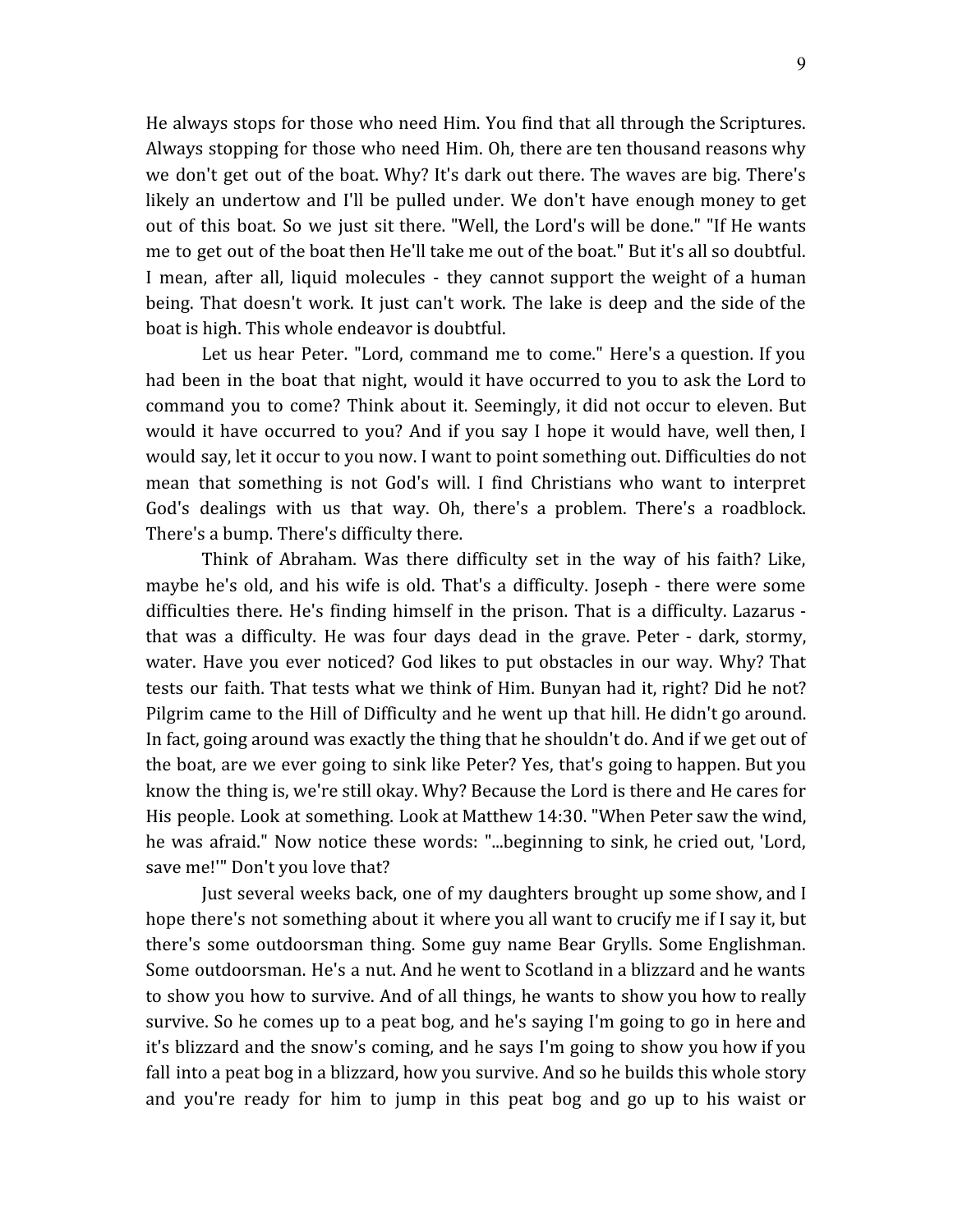something. He says, look, now that I've told you all about this, I'm probably going to step in here and find this thing shallow, and I'm just going to walk right across to the other side. So now you've kind of got the picture in mind that maybe it's not that deep. He's going to take a step in there and he may actually be able to walk across. He takes a step in there and he disappeared, like that. He was gone. Like (gasp!) And I was thinking that image, if Peter - bang! It would have just come out from under him. Boom! He's gone. Isn't that amazing? "Beginning to sink..." I thought, look, if the same thing happened to Peter that happened to Bear Grylls, he wouldn't have got three words out of his mouth. What I see in that is even in Peter's unbelief, the Lord is with him. And he is not allowed to just go "woosh." "Beginning to sink..." That is encouraging. Because what the Lord was doing was He's allowing Peter to sink gradually enough so that he can cry out, "Lord, save me!" Peter began to sink. Every time you read that from now on, but notice the next thing. "Jesus immediately," - I love that! It doesn't say that Peter immediately sank and Jesus began to put out His hand. It's the opposite. Beginning... Jesus immediate.

Guess what? You get out of the boat, we're like Peter. Don't look at Peter like he's some ridiculous case. Go look at yourself in the mirror and say I'm just like him. Because if you get out of the boat, you're going to have times you sink too. Like all those biographies I was showing you yesterday that I've read? Those guys they sink too. And here's the thing. I love this too. Because I remember 28 years ago, at the depth in the bog, in that peat bog of my own sin, the miry clay... Do you know that night the Lord saved me just three words and I don't think they came out of my mouth. I think I just thought them. "Lord, help me." I've heard sister Connie say the same thing. Three words. Lord, help me. Lord, save me. I've heard of people under demonic attack waking up in the night - something has them by the neck: "Lord, help me." And it's gone. And the thing is, Jesus did not say, "Peter, I wish you would get more sophisticated, more intellectual, more professional, more polished, if you think you are going to get My attention." What a prayer! "Peter, you insult Me with your simplicity." None of that. What a prayer for God's people who venture out of the boat. You can imagine our brother serving overseas, "God, help me." He stepped out of the boat. What keeps us from daring to trust Christ more? You think about your own life. We've got our boats. Every one of us do. These places that if we trusted the Lord more we would get out of them. And the Lord's out there. "Come." It's like He was going to walk by them, but what? They needed Him. They cried out. He saw they were in terror. He came to them. What keeps us from daring to trust Christ more? Is it hardness? This hardness. We don't perceive really what those 4,000 and those 5,000 that were fed were meant to show us.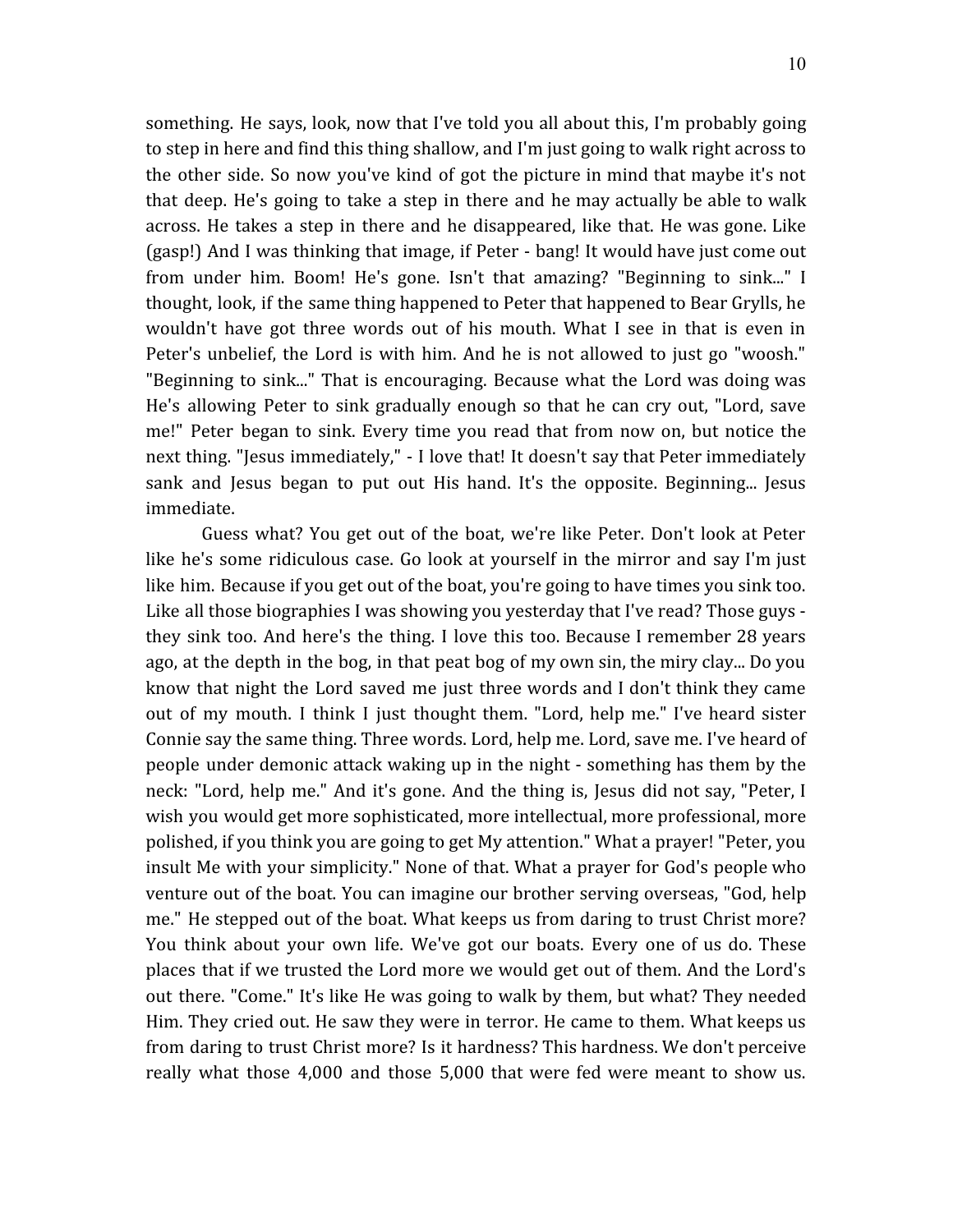Have you ever found that when you've stepped out of the boat, that Jesus let you sink right to the bottom of the sea? It doesn't happen.

You answer this question. I want to answer this question. Where do you want to live your life? Do you want to dwell in that calculated safety of the boat? If we're to significantly advance, we need to step out. Out where? Out there. Beyond the side of the boat. Beyond. Beyond the boat. God calls us to a life where we can't walk where He wants us to walk, unless He holds us up. Tozer said this: One of the greatest proofs of our weakness is when there's no longer anything terrible or mysterious about us. When it can all be explained. Stepping out of the boat is stepping out into that realm of the supernatural. It's stepping out into the realm of God where you don't survive unless God is for you and undergirds you; unless God holds you up. I think we need more crazy Christianity. We need more people like Peter. They step out of the boat. And they step out with that confidence. Because not a confidence in self - it's a confidence in what Christ is going to do for us. Should we not intentionally take our churches and our families and ourselves down paths that demand more than our spiritual gifts? More than our logic? More than the current funds in the checking account? Why? Because Christ is with us and He says, "Take courage." Why? Because by nature, we're timid. We're faint. "Take courage." Why? "I am with you." Don't ever be quick to say, "Oh, we can't do that. It's too big. It's too expensive. It's too far. It's too outrageous. It's just overall too impossible." We should fear that talk. We should fear staying in the boat and not putting our great God to the test. And I don't know what this means for all of our lives. I've been thinking about this message for weeks, and I've been thinking what does this mean for me? I want to get out of the boat. I don't want to live in the boat. I don't want to get to the end and just find I lived in the boat all the time. I should have been saying, "Lord, command me to come." "Command me to come." Because I find that He says, "Come."

Can you imagine Peter reminiscing in the years that followed? I imagine him sitting there, looking into the fire, thinking... thinking back to that night. Remembering. Reminiscing. Those words. He can hear them. He can hear that voice. "O you of little faith, why did you doubt?" And you know Peter didn't answer. Why? Because he never had a good answer to that question. He never did. It's really difficult to have an answer when you've just been walking on water to have the Lord say, "Why did you doubt?" What are you going to say? Think about this. Peter - seasoned fisherman. Sailor. Something happened in that wind right there. And it says it caused him to fear. What would it have taken to cause a man like Peter to suddenly fear? A great big gust that took him off his feat? But still, why? He'd been walking on water. "Why did you doubt?" In other words, you never need to. Peter thought about water. You can imagine. "I felt a firmness under my feet. It